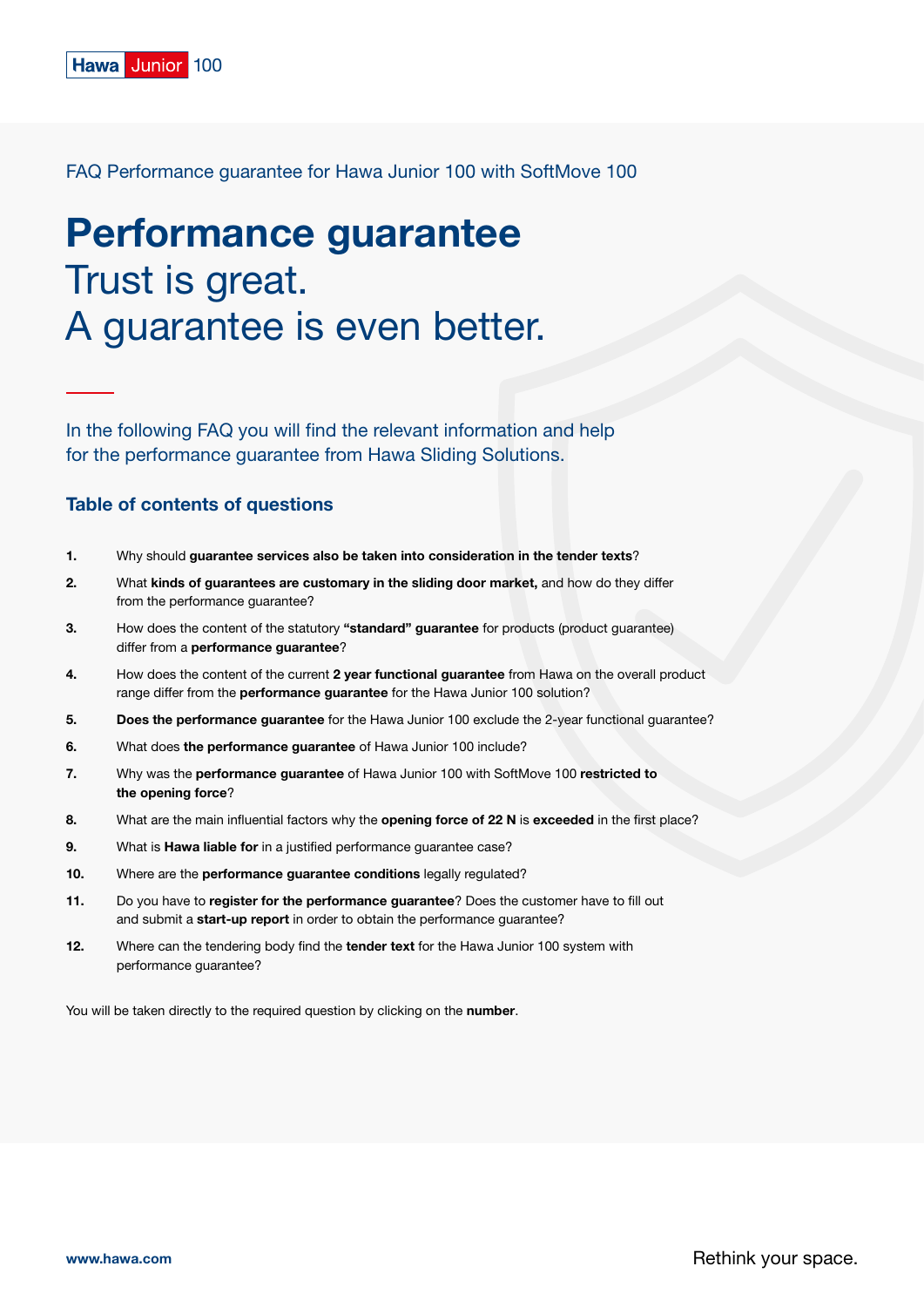#### <span id="page-1-0"></span>1. Why should guarantee services also be taken into consideration in the tender texts?

The requirements for sustainable construction are on the increase. It is all the more important for everyone involved in the construction process to be able to rely on the promised performance of the products used, even beyond the immediate implementation of the construction.

If guarantee services are consistently requested in tenders from the outset, the guaranteed services are not just lip service, but must also be guaranteed by the manufacturer in actual use or during the management phase for the relevant tendered period of time.

Because guarantee services are based on the actual performance of a sliding hardware, i.e. in actual use and with a liability obligation. In contrast to this, the test reports or external test certificates "only" show the number of cycles under laboratory conditions and without the effects of age. Test reports/ test certificates are "Best Case" performance promises without liability obligations on the part of the manufacturer.

## 2. What kinds of guarantees are customary in the sliding door market, and how do they differ from the performance guarantee?

- Guarantee on material and manufacture (~98%) = material guarantee = statutory standard guarantee on products
- Functional guarantee (~2%)
- Performance guarantee Hawa is the first manufacturer in the sliding door market to offer a performance guarantee

Most of the main competitors interpret their guarantee services in accordance with the legal situation. The legal guarantee obligation reduces the manufacturer's liability to material and manufacturing defects.

# 3. How does the content of the statutory "standard" guarantee for products (product guarantee) differ from a performance guarantee?

The statutory "standard" guarantee (material guarantee) guarantees that no defect existed with regard to (raw) material, construction or manufacture at the time of the risk transfer from the manufacturer to the purchaser. In this context, we also talk about a guarantee for material and manufacturing defects.

The performance guarantee, on the other hand, is aimed at identifying specific and measurable performance parameters or to purchase decision-related performance features over a defined period of time. (e.g. 22 N opening force)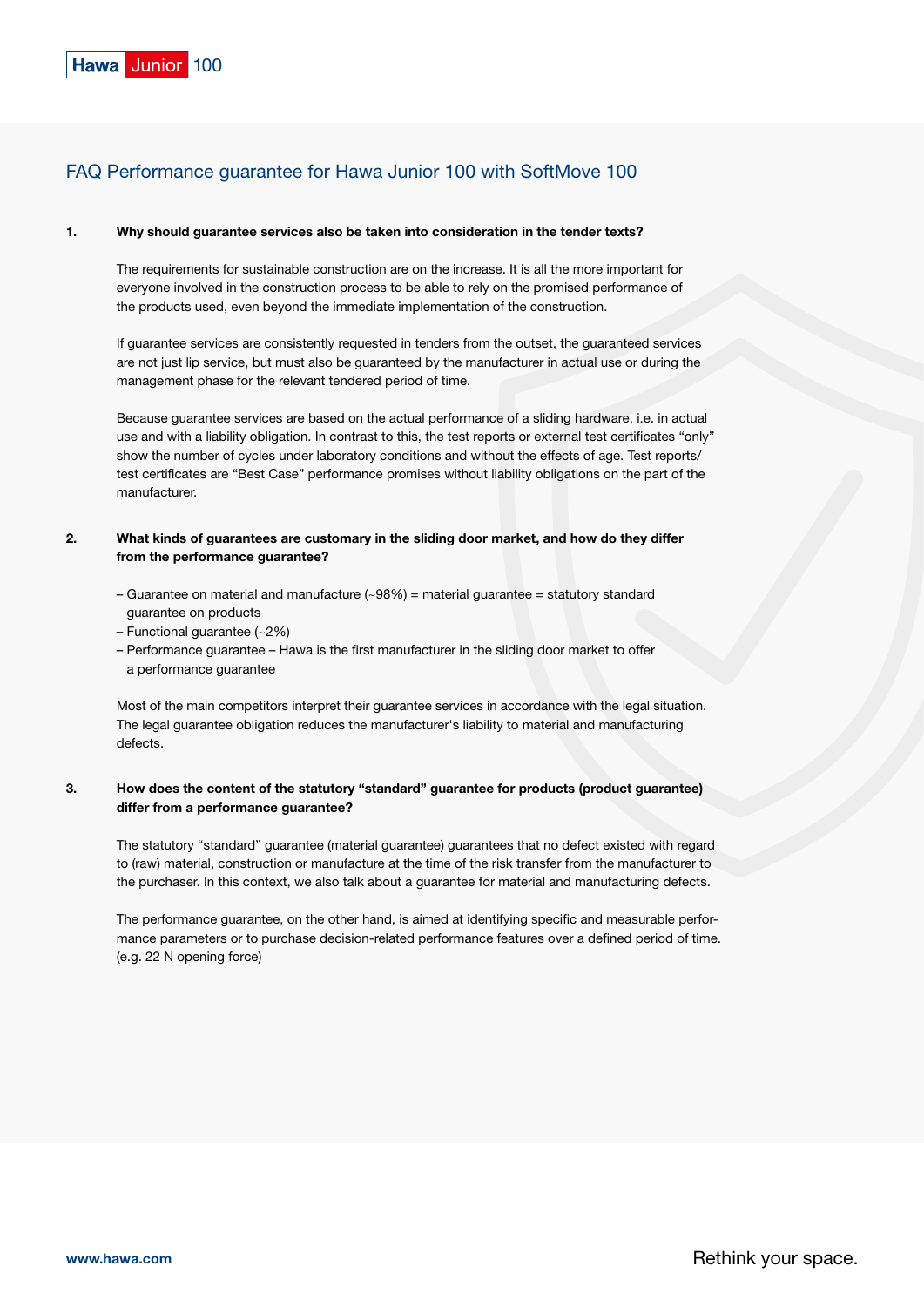# <span id="page-2-0"></span>4. How does the content of the current 2 year functional guarantee from Hawa on the overall product range differ from the performance guarantee for the Hawa Junior 100 solution?

The functional guarantee guarantees that the function of a sliding door with a soft closing mechanism, for example, is guaranteed for the specified period of 2 years; in this case, opening, moving and soft closing. However, the functional guarantee says nothing about the performance of the system. The market-leading performance parameter of Hawa Junior 100 in combination with SoftMove 100 – the low opening force of a maximum of 22 N, which makes an inclusive design possible – are covered by the performance guarantee.

Scenario: What happens in the event of a complaint if the soft closing mechanism closes properly after 4 years, but the opening force has (noticeably) increased? This applies to the performance parameter of opening force of 22 N, and comes under the 15/7 year performance guarantee.

# 5. Does the performance guarantee for the Hawa Junior 100 with SoftMove 100 exclude the 2-year functional guarantee?

No, like all other product systems, the Hawa Junior 100 with SoftMove 100 is entitled to a 2 year functional guarantee. This ensures that the function of a sliding door with a soft closing mechanism, for example, is guaranteed for the specified period of 2 years; in this case, opening, moving, soft closing. The performance guarantee begins with the transfer of risk (ex Hawa factory) to the contractual partner in the same way as the functional guarantee, and therefore runs parallel to the functional guarantee for the first two years.

#### 6. What does the performance guarantee of Hawa Junior 100 include?

With the performance guarantee, Hawa is liable for the Hawa Junior 100 system with SoftMove 100 for incomparably low opening force of max. 22 N, which makes an inclusive design (full accessibility) possible over the long term: 15 years with private use, and 7 years with commercial use. Provided that the system was installed in accordance with the Hawa specifications (planning and installation instructions). Without a restriction to cycles.

# 7. Why was the performance guarantee of Hawa Junior 100 with SoftMove 100 restricted to the opening force?

With the Hawa Junior 100 with SoftMove 100, with the performance guarantee Hawa is guaranteeing that you will continue to enjoy this hardware, even if the strength of its users diminishes over time due to age or other reasons. The opening force also remains at a maximum of 22 N in systems with SoftMove 100. In accordance with the motto "Design for everyone. Design for tomorrow."

The Hawa Junior 100 system therefore also meets the current standards for full accessibility in accordance with DIN 18040-2, SIA 500 and ADA (Americans with Disabilities Act) in a sustainable way with SoftMove 100.